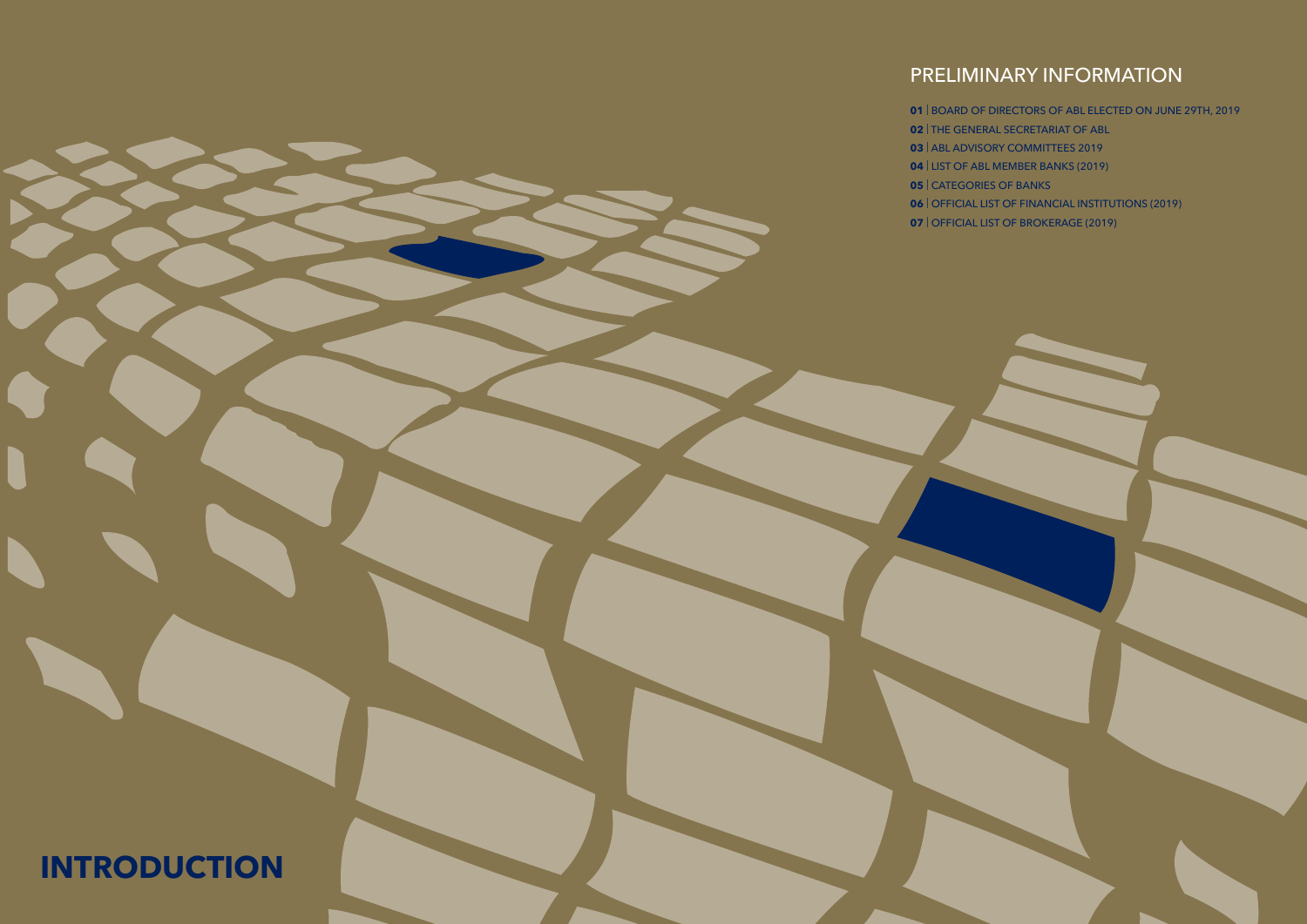## **01** BOARD OF DIRECTORS<br>
DELECTED ON JUNE 29TH, 2019 OF THE ASSOCIATION OF BANKS IN LEBANON ELECTED ON JUNE 29TH, 2019

# **ASSOCIATION OF BANKS IN LEBANON**

**unication B** Department **Saleh** 

ESTABLISHED IN 1959

**Director of Financial Department** 

| Chairman                                                | <b>Vice Chairman</b>                       | <b>Secretary</b>                                                 | <b>Treasurer</b>                                         |
|---------------------------------------------------------|--------------------------------------------|------------------------------------------------------------------|----------------------------------------------------------|
| Dr. Salim Sfeir<br>Chairman &<br><b>General Manager</b> | Mr. Nadim Kassar<br><b>General Manager</b> | <b>Mr. Walid Raphael</b><br>Chairman &<br><b>General Manager</b> | Dr. Tanal Sabbah<br>Chairman &<br><b>General Manager</b> |
| BANK OF BEIRUT S.A.L. (75)                              | FRANSABANK S.A.L. (1)                      | <b>BANQUE LIBANO-FRANCAISE</b><br>S.A.L. (10)                    | LEBANESE SWISS BANK S.A.L.<br>(63)                       |

**Director of Research & Statistics Department Dr. Elias El-Achkar**

| <b>Secretariat General</b>                      |                                                  |
|-------------------------------------------------|--------------------------------------------------|
| <b>The Secretary General</b>                    | <b>Director of Commu</b><br>& Public Relations   |
| Dr. Makram Sader                                | Mr. Georges Abi                                  |
| Director of HR Development<br><b>Department</b> | <b>Director of Financi</b><br>& Administrative D |
| Mr. Bechara Khachan                             | Mr. Karam Yared                                  |

| <b>Members</b>                       |                                                                    |                                      |                                      |
|--------------------------------------|--------------------------------------------------------------------|--------------------------------------|--------------------------------------|
| Mr. Saad N. Azhari                   | Mr. Antoun Sehnaoui                                                | Mr. Mohammed Hariri                  | <b>Sheikh Ghassan Assaf</b>          |
| Chairman &<br><b>General Manager</b> | Chairman &<br><b>General Manager</b>                               | Chairman &<br><b>General Manager</b> | Chairman &<br><b>General Manager</b> |
| BLOM BANK S.A.L. (14)                | <b>SOCIETE GENERALE</b><br>DE BANQUE AU LIBAN S.A.L.<br>(SGBL)(19) | BANKMED S.A.L. (22)                  | <b>BBAC S.A.L. (28)</b>              |
| <b>Mr. Semaan Bassil</b>             | Dr. Joseph Torbey                                                  | <b>Mr. Samir Hanna</b>               | Mr. Abdel Razzak Achour              |
| Chairman &<br><b>General Manager</b> | Chairman &<br><b>General Manager</b>                               | Chairman &<br><b>General Manager</b> | Chairman &<br><b>General Manager</b> |
| BYBLOS BANK S.A.L. (39)              | CREDIT LIBANAIS S.A.L. (53)                                        | BANK AUDI S.A.L. (56)                | FENICIA BANK S.A.L. (58)             |

#### **The Higher Institute for Banking Studies (ISEB) Association of Banks in Lebanon**

**Dr. Tony Jbeily Director**

 $\overline{\phantom{0}}$ 

#### **ISEB Address:**

Beirut, Huvelin street Campus des Sciences Sociales, Université Saint-Joseph de Beyrouth (USJ) **Tel:** (00 961) (1) 204739 **Fax:** (00 961) (1) 204738 **E-mail:** iseb@usj.edu.lb **Web Site:** http://www.abl.org.lb

**Address:**

Beirut, Saifi, Gouraud street, ABL Bldg **Postal Code:** Beirut 2028 1212 Lebanon **Tel / Fax :** (00 961) (1) 970500/1 **Web Site:** www.abl.org.lb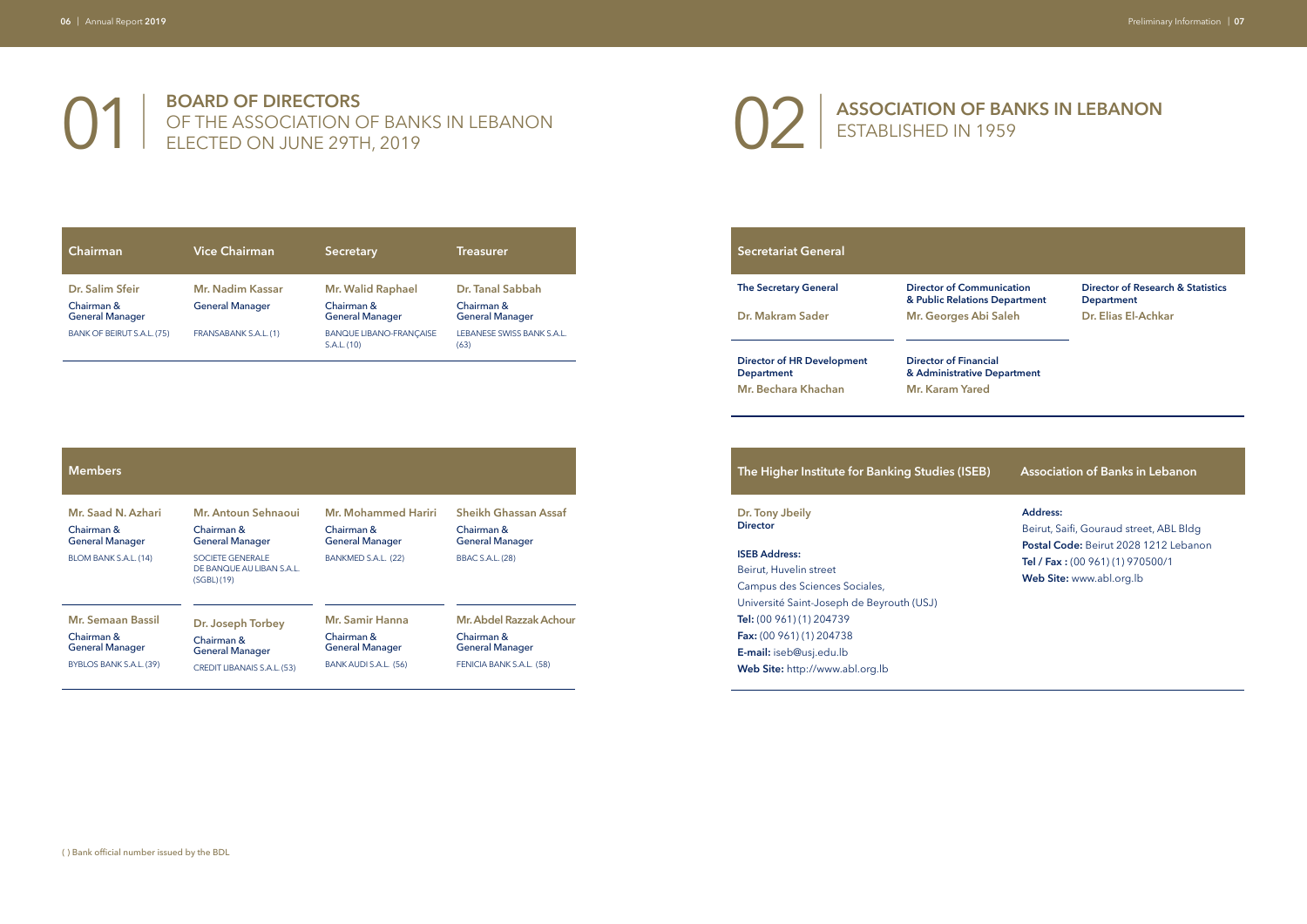## 03| **ADVISORY COMMITTEES** OF ASSOCIATION OF BANKS IN LEBANON IN 2019

Chawki Bader Michel Sawaya Bana Akkad Azhari Cynthia Al-Asmar

Nadim Chbeir Ziad Itani Jossan Maalouf Georges Abi Saleh

### **COMBITTEE FORMATION TECHNOLOGY**

#### **Members**

|                        | <b>COMMITTEE FOR ORGANIZATION, STANDARDIZATION AND INFOR</b> |                |
|------------------------|--------------------------------------------------------------|----------------|
| <b>Chairman</b>        | Rapporteur                                                   | <b>Members</b> |
| <b>Raffoul Raffoul</b> | <b>Nabih Saddy</b>                                           | Ghassan Sawaya |

Sleiman Maarawi Najib Ghanem Mohsen Naamani Elias El-Achkar

Antoine Lawandos Fouad Baalbaki Marcelle Attar Elie Barakat

#### **Members**

| <b>LEGAL COMMITTEE</b> |                       |                           |                     | <b>ARAB AND FOREIGN BANKING COMMITTEE</b> |  |
|------------------------|-----------------------|---------------------------|---------------------|-------------------------------------------|--|
| <b>Chairman</b>        | Rapporteur            | <b>Members</b>            |                     | Chairman                                  |  |
| Georges Achi           | <b>Antoine Merheb</b> | Randa Abou Sleiman        | Ossama Osta         | <b>Nadim Ghantous</b>                     |  |
|                        |                       | Selim El Meouchy          | Marc de Chadarevian |                                           |  |
|                        |                       | <b>Bassim Kanaan</b>      | Abbas Halabi        |                                           |  |
|                        |                       | Adel Zeidan               | Tanios El-Achkar    |                                           |  |
|                        |                       | Ghaleb Mahmassani         | Nasri Diab          |                                           |  |
|                        |                       | <b>Mohamed Khodr Slim</b> | Nada Rizkallah      |                                           |  |

| <b>ARAB AND FOREIGN BANKING COMMITTEE</b><br>Chairman | Rapporteur   |
|-------------------------------------------------------|--------------|
| <b>Nadim Ghantous</b>                                 | Imad Al Fata |

Elie Abi Mrad Roger Dagher Najib Semaan

|               | <b>CORPORATE GOVERNANCE COMMITTEE</b> |                     |                     |
|---------------|---------------------------------------|---------------------|---------------------|
| Chairman      | Rapporteur                            | <b>Members</b>      |                     |
| Ghassan Assaf | <b>Farid Lahoud</b>                   | <b>Walid Naja</b>   | Raya Rafael Nahas   |
|               |                                       | <b>Roy Rubeiz</b>   | Jeanine Kabenji     |
|               |                                       | <b>Ameen Bissat</b> | Nada Awad Rizkallah |
|               |                                       | Nasri Bakhos        | Mazen Timani        |
|               |                                       | Suheil Jaafar       | Saada Saab          |
|               |                                       | <b>Elias Baz</b>    | Vera Chamoun        |
|               |                                       | <b>Karam Yared</b>  |                     |
|               |                                       |                     |                     |

Isabelle Saiby Tekle Nakhle Khoneisser Fadila Sabbah Elias El-Achkar

|                 | <b>COMMITTEE FOR COMPLIANCE AND FIGHTING MONEY LAUNDERING</b> |                       |                             |
|-----------------|---------------------------------------------------------------|-----------------------|-----------------------------|
| Chairman        | Rapporteur                                                    | <b>Members</b>        |                             |
| Chahdan Jebeyli | Dany Nassar                                                   | <b>Fouad Khalifeh</b> | <b>Mohamad Said El Hoss</b> |
|                 |                                                               | Said Gebrane          | <b>Malek Costa</b>          |
|                 |                                                               | Karen Zabloski        | <b>Amin Bissat</b>          |
|                 |                                                               | Marwan Abou Assi      | Marwan Mouharram            |
|                 |                                                               | Joe Boustany          | Ghassan Mouzawak            |
|                 |                                                               | Nadine Abou Zeid Harb | Elie Farah                  |
|                 |                                                               | <b>Randa Younes</b>   | <b>Nathalie Dagher</b>      |
|                 |                                                               | <b>Carla Nassif</b>   | <b>Mazen Timany</b>         |

| <b>RESEARCH AND STUDIES COMMITTEE</b> |            |                                 |
|---------------------------------------|------------|---------------------------------|
| Chairman                              | Rapporteur | <b>Members</b>                  |
| Marwan Barakat                        | Walid Issa | Nassib Ghobril<br>Elie Abi Mrad |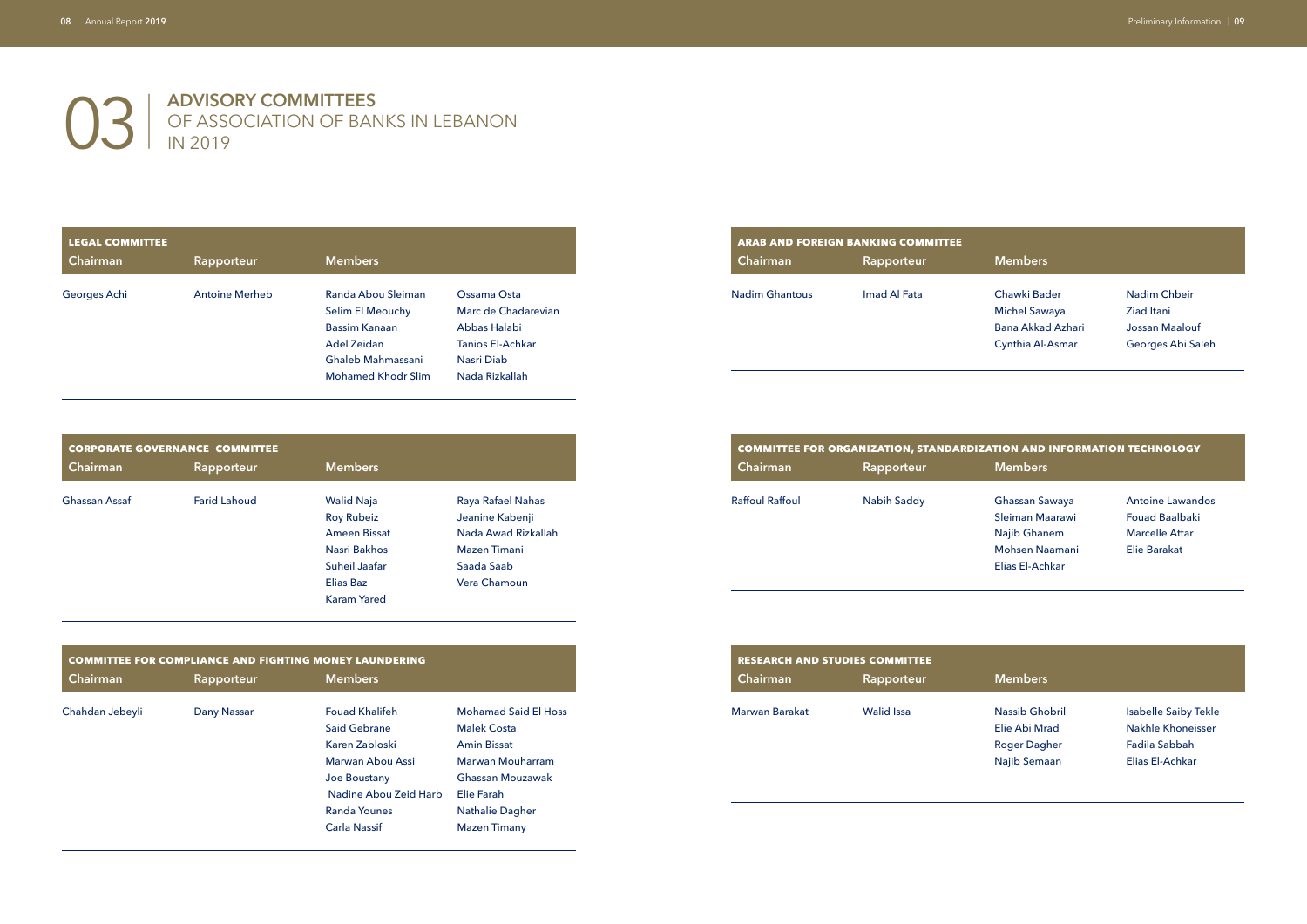Rania Al-Jamal Pierre Abou Ezze Nicolas Semaan Fadi Hayek Nayiri Manoukian Rabih Yaghi

Elie Chami Mona Mroue Lina Makarem Karim Habib Dania Abou Zeinab Emile Albina

Georges Behlok Henri El Hachem Mohammed Chamseddine Badih Azzi Hala Achour Safieddine Sylvie Abi Rached

|             | <b>BANKING TERMS AND CONDITIONS COMMITTEE</b> |                       |                        |                     | <b>HUMAN RESOURCES AND SOCIAL COMMITTEE</b> |  |
|-------------|-----------------------------------------------|-----------------------|------------------------|---------------------|---------------------------------------------|--|
| Chairman    | Rapporteur                                    | <b>Members</b>        |                        | Chairman            | Rapporteur                                  |  |
| Salim Habib | <b>Michel Khadige</b>                         | Philippe El Hajj      | Jean Medlege           | <b>Tanal Sabbah</b> | Bechara Khachan                             |  |
|             |                                               | <b>Mounir Toukan</b>  | Noha Abou Saad         |                     |                                             |  |
|             |                                               | Fadi Fleihan          | <b>Camille Moujaes</b> |                     |                                             |  |
|             |                                               | Joseph Nasr           | <b>Assaad Meouchy</b>  |                     |                                             |  |
|             |                                               | <b>Youssef Fakih</b>  | Henri Tabet            |                     |                                             |  |
|             |                                               | <b>Michel Najjare</b> | Ghaythan Tayara        |                     |                                             |  |
|             |                                               | <b>Karam Yared</b>    |                        |                     |                                             |  |

|              | <u>HUMAN RESOURCES AND SOCIAL COMMITTEE</u> |
|--------------|---------------------------------------------|
| Chairman     | Rapporteur                                  |
| Tanal Sabbah | Bechara Khachan                             |

| <b>BANKING RISK COMMITTEE</b> |                        | <b>INVESTMENT BANKS AND CAPITAL MARKETS COMMITTEE</b> |                      |             |
|-------------------------------|------------------------|-------------------------------------------------------|----------------------|-------------|
| Chairman                      | Rapporteur             | <b>Members</b>                                        |                      | Chairman    |
| Rami El Nimer                 | <b>Tania Mousallem</b> | Mona El Khoury                                        | Josephine Chahine    | Jean Riachi |
|                               |                        | <b>Gerard Rizk</b>                                    | <b>Bachir Yakzan</b> |             |
|                               |                        | Pascale M. Dahrouj                                    | Henri Bouiller       |             |
|                               |                        | Tania Tayah                                           | Nada Awad Rizkallah  |             |
|                               |                        | <b>Adel Satel</b>                                     | <b>Antoun Samia</b>  |             |
|                               |                        | Ghada Chami                                           | Maria Hraoui         |             |
|                               |                        | Khaled Abedel Samad                                   | Elias El-Achkar      |             |

| <b>ISLAMIC BANKING COMMITTEE</b> |                 |                   |                         | <b>COMMUNICATION COMMITTEE</b> |
|----------------------------------|-----------------|-------------------|-------------------------|--------------------------------|
| <b>Chairman</b>                  | Rapporteur      | <b>Members</b>    |                         | Chairman                       |
| Mutasim Mahmassani               | Mou'taz Natafji | Khaled Al-Fakih   | Oussama Helmi           | Nada Tawil                     |
|                                  |                 | Hani Houssami     | <b>Chafic Mouharram</b> |                                |
|                                  |                 | Georges Abi Saleh |                         |                                |
|                                  |                 |                   |                         |                                |

| <b>INVESTMENT BANKS AND CAPITAL MARKETS CO</b> |               |  |  |  |  |
|------------------------------------------------|---------------|--|--|--|--|
| Chairman                                       | Rapporteur    |  |  |  |  |
| Jean Riachi                                    | Fadi Osseiran |  |  |  |  |

Jamil Koudim Nicole Abou Jaoude Alain Wanna Alexandre Salem Michel Saroufim Elias El-Achkar

| <b>COMMUNICATION COMMITTEE</b> |              |                        |  |  |  |
|--------------------------------|--------------|------------------------|--|--|--|
| Chairman                       | Rapporteur   | <b>Members</b>         |  |  |  |
| Nada Tawil                     | Dania Kassar | Tania Rizk<br>المطمولة |  |  |  |

- Isabelle Naoum Tarek Bilal Sami Nseiri Georges Abi Saleh
- Elie Albert Azar Zeina Zamel Habib Lahoud Jean Traboulsi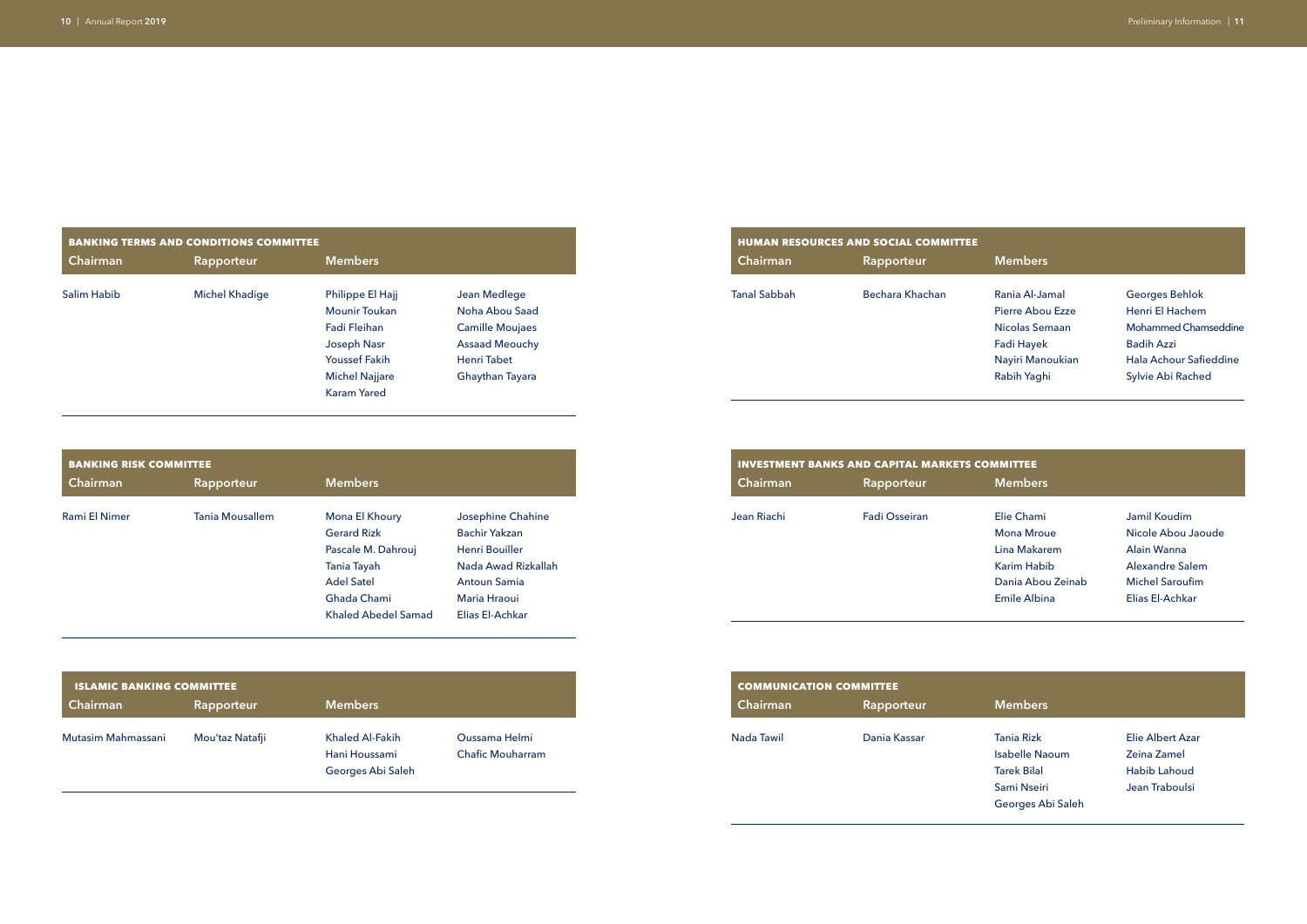## | **MEMBERS** OF ASSOCIATION OF BANKS IN LEBANON IN 2019

**A** | **Active Members**

#### **B** | **ASSOCIATE MEMBERS**

- (Representative Offices of Foreign Banks)
- | ACCESS BANK P.L.C. .
- | INTESA SANPAOLO S.P.A.
- | BANK OF NEW YORK MELLON (The)
- | JPMORGAN CHASE BANK N.A.
- | COMMERZBANK A.G.
- | STANDARD CHARTERED BANK

#### **OFFICIAL LIST OF BANKS' AMENDMENTS OCCURRED DURING 2018**

- | (1) FRANSABANK S.A.L.
- | (3) BANQUE MISR LIBAN S.A.L. (BML SAL)
- | (5) ARAB BANK P.L.C.
- | (9) RAFIDAIN BANK
- | (10) BANQUE LIBANO-FRANÇAISE S.A.L.
- | (11) B.L.C. BANK S.A.L.
- | (14) BLOM BANK S.A.L.
- | (16) FEDERAL BANK OF LEBANON S.A.L.
- | (19) SOCIETE GENERALE DE BANQUE
- AU LIBAN S.A.L. (SGBL)
- | (22) BANKMED S.A.L.
- | (27) AUDI PRIVATE BANK S.A.L.
- | (28) BBAC S.A.L.
- | (33) AUDI INVESTMENT BANK S.A.L.
- | (34) SYRIAN LEBANESE COMMERCIAL BANK S.A.L. (\*)
- | (36) BANQUE DE CREDIT NATIONAL S.A.L.
- | (39) BYBLOS BANK S.A.L.
- | (41) BANQUE DE L'HABITAT S.A.L.
- | (43) FINANCE BANK S.A.L.
- | (48) SARADAR BANK S.A.L.
- | (52) IBL BANK S.A.L.
- | (53) CREDIT LIBANAIS S.A.L.
- | (56) BANK AUDI S.A.L.
- | (58) FENICIA BANK S.A.L
- | (62) NORTH AFRICA COMMERCIAL BANK S.A.L.
- | (63) LEBANESE SWISS BANK S.A.L.
- | (67) BANK SADERAT IRAN (\*)
- | (68) BSL BANK S.A.L.
- | (73) NATIONAL BANK OF KUWAIT (LEBANON) S.A.L.
- | (75) BANK OF BEIRUT S.A.L.
- | (85) HBL HABIB BANK
- | (90) ARAB AFRICAN INTERNATIONAL BANK
- | (92) EMIRATES LEBANON BANK S.A.L.
- | (95) SAUDI LEBANESE BANK S.A.L. | (98) CEDRUS BANK S.A.L. | (101) AL-MAWARID BANK S.A.L. | (103) CREDITBANK S.A.L. | (104) UNITED CREDIT BANK S.A.L. | (105) BANK AL-MADINA S.A.L. | (108) FIRST NATIONAL BANK S.A.L. | (109) AL BARAKA BANK S.A.L. | (110) MEAB S.A.L | (111) BLOMINVEST BANK S.A.L | (113) MEDINVESTMENT BANK S.A.L. | (114) CREDIT LIBANAIS INVESTMENT BANK S.A.L. | (115) CITIBANK N.A. | (118) ARAB BANK (SWITZERLAND) LEBANON S.A.L | (121) FRANSA INVEST BANK S.A.L. | (123) BYBLOS INVEST BANK S.A.L. | (125) ARAB FINANCE HOUSE S.A.L. (ISLAMIC BANK) | (126) LEBANESE ISLAMIC BANK S.A.L. | (127) BLOM DEVELOPMENT BANK S.A.L. | (129) FFA PRIVATE BANK S.A.L. | (130) BANK OF BEIRUT INVEST S.A.L. | (132) BANK OF BAGHDAD (PRIVATE SA Co.) | (133) CSCBANK S.A.L. | (135) IBL INVESTMENT BANK S.A.L. | (136) QATAR NATIONAL BANK (Q.P.S.C.) – Lebanon | (137) CEDRUS INVEST BANK S.A.L. | (139) LIBANK S.A.L. (Levant Investment Bank) | (141) INVEST BANK P.S.C.
- | AL BILAD ISLAMIC BANK FOR INVESTMENT AND FINANCE P.S.C. (n° 134) was removed from the list of banks (O.G. 34/2019)
- | JAMMAL TRUST BANK S.A.L. (n°80) was removed from the list of banks (O.G. 46/2019)
- | QATAR NATIONAL BANK S.A.Q. LEBANON (n° 136) has changed its designation to read QATAR NATIONAL BANK (Q.P.S.C.) (O.G. 38/2019)
- | LEBANON AND GULD BANK S.A.L. (n° 94) has changed its English designation to read LGB BANK S.A.L.

| (93) BANQUE BEMO S.A.L.

| (94) LGB BANK S.A.L.

| (142) LUCID INVESTMENT BANK S.A.L. (1)

**Remark:** Number between brackets preceding bank designation is the official registration number issued by the Banque du Liban.

(\*) Membership suspended since 2014.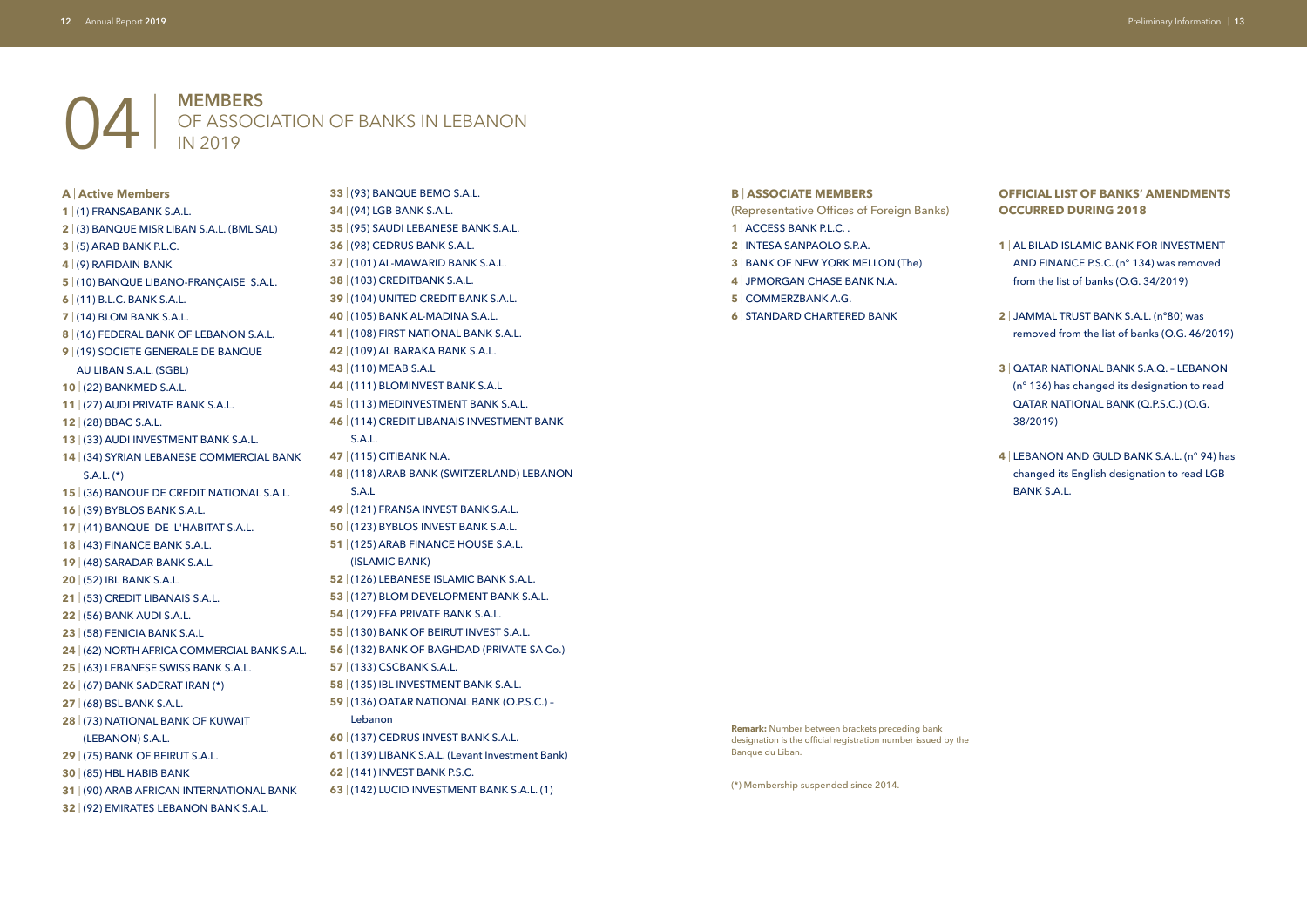- **A** | **Lebanese banks S.A.L.**
- | (1) FRANSABANK S.A.L.
- | (10) BANQUE LIBANO-FRANÇAISE S.A.L.
- | (11) B.L.C. BANK S.A.L.
- | (14) BLOM BANK S.A.L.
- | (16) FEDERAL BANK OF LEBANON S.A.L.
- | (19) SOCIETE GENERALE DE BANQUE AU LIBAN S.A.L. (SGBL)
- | (22) BANKMED S.A.L.
- | (27) AUDI PRIVATE BANK S.A.L.
- | (28) BBAC S.A.L.
- | (36) BANQUE DE CREDIT NATIONAL S.A.L.
- | (39) BYBLOS BANK S.A.L.
- | (48) SARADAR BANK S.A.L.
- | (52) IBL BANK S.A.L.
- | (53) CREDIT LIBANAIS S.A.L.
- | (56) BANK AUDI S.A.L.
- | (58) FENICIA BANK S.A.L.
- | (63) LEBANESE SWISS BANK S.A.L.
- | (68) BSL BANK S.A.L.
- | (75) BANK OF BEIRUT S.A.L.
- | (93) BANQUE BEMO S.A.L.
- | (94) LEBANON AND GULF BANK S.A.L.
- | (95) SAUDI LEBANESE BANK S.A.L.
- | (98) CEDRUS BANK S.A.L.
- | (101) AL-MAWARID BANK S.A.L.
- | (103) CREDITBANK S.A.L.
- | (104) UNITED CREDIT BANK S.A.L.
- | (105) BANK AL-MADINA S.A.L.
- | (108) FIRST NATIONAL BANK S.A.L.
- | (110) MEAB S.A.L.
- | (126) LEBANESE ISLAMIC BANK S.A.L. (1)
- **31** | (127) BLOM DEVELOPMENT BANK S.A.L. <sup>(1)</sup>

## | **CATEGORIES** OF OPERATING BANKS IN LEBANON

#### | **1**

#### **Commercial Banks**

#### 05 | **2**

#### **Investment Banks (S.A.L.)**

#### **A** | **Lebanese banks S.A.L.**

- | (33) AUDI INVESTMENT BANK S.A.L.
- | (41) BANQUE DE L'HABITAT S.A.L.
- | (43) FINANCE BANK S.A.L.
- | (111) BLOMINVEST S.A.L.
- | (113) MEDINVESTMENT BANK S.A.L.
- | (114) CREDIT LIBANAIS INVESTMENT BANK S.A.L.
- | (118) ARAB BANK (SWITZERLAND) LEBANON S.A.L. (2)
- | (121) FRANSA INVEST BANK S.A.L.
- | (123) BYBLOS INVEST BANK S.A.L.
- | (129) FFA PRIVATE BANK S.A.L.
- | (130) BANK OF BEIRUT INVEST S.A.L.
- | (133) CSCBANK S.A.L.
- | (135) IBL INVESTMENT BANK S.A.L.
- | (137) CEDRUS INVEST BANK S.A.L.
- 15 | (139) LIBANK S.A.L. (Levant Investment Bank)
- | (142) LUCID INVESTMENT BANK S.A.L.
- **B** | **Lebanese banks (S.A.L.) with Arab control**
- | (3) BANQUE MISR LIBAN S.A.L.
- | (34) SYRIAN LEBANESE COMMERCIAL BANK S.A.L.
	-
- | (62) NORTH AFRICA COMMERCIAL BANK S.A.L.
- | (73) NATIONAL BANK OF KUWAIT (LEBANON) S.A.L.
- | (92) EMIRATES LEBANON BANK S.A.L.
- | (109) AL-BARAKA BANK S.A.L. (1)
- | (118) ARAB BANK (SWITZERLAND) LEBANON S.A.L.
- | (125) ARAB FINANCE HOUSE S.A.L. (ISLAMIC BANK) (1)

#### **C** | **Arab Banks**

- | (5) ARAB BANK P.L.C.
- | (9) RAFIDAIN BANK
- | (90) ARAB AFRICAN INTERNATIONAL BANK
- | (132) BANK OF BAGHDAD (PRIVATE SA Co.)
- | (136) QATAR NATIONAL BANK Q.P.S.C. Lebanon
- | (141) INVEST BANK P.S.C.

#### **D** | **Foreign Banks**

- | (67) BANK SADERAT IRAN
- | (85) HBL HABIB BANK
- | (115) CITIBANK N.A.

#### **Remark:** Number between brackets preceding bank designation is the official registration number issued by the Banque du Liban.

#### (1) Islamic Banks

(2) Banks with major Arab control